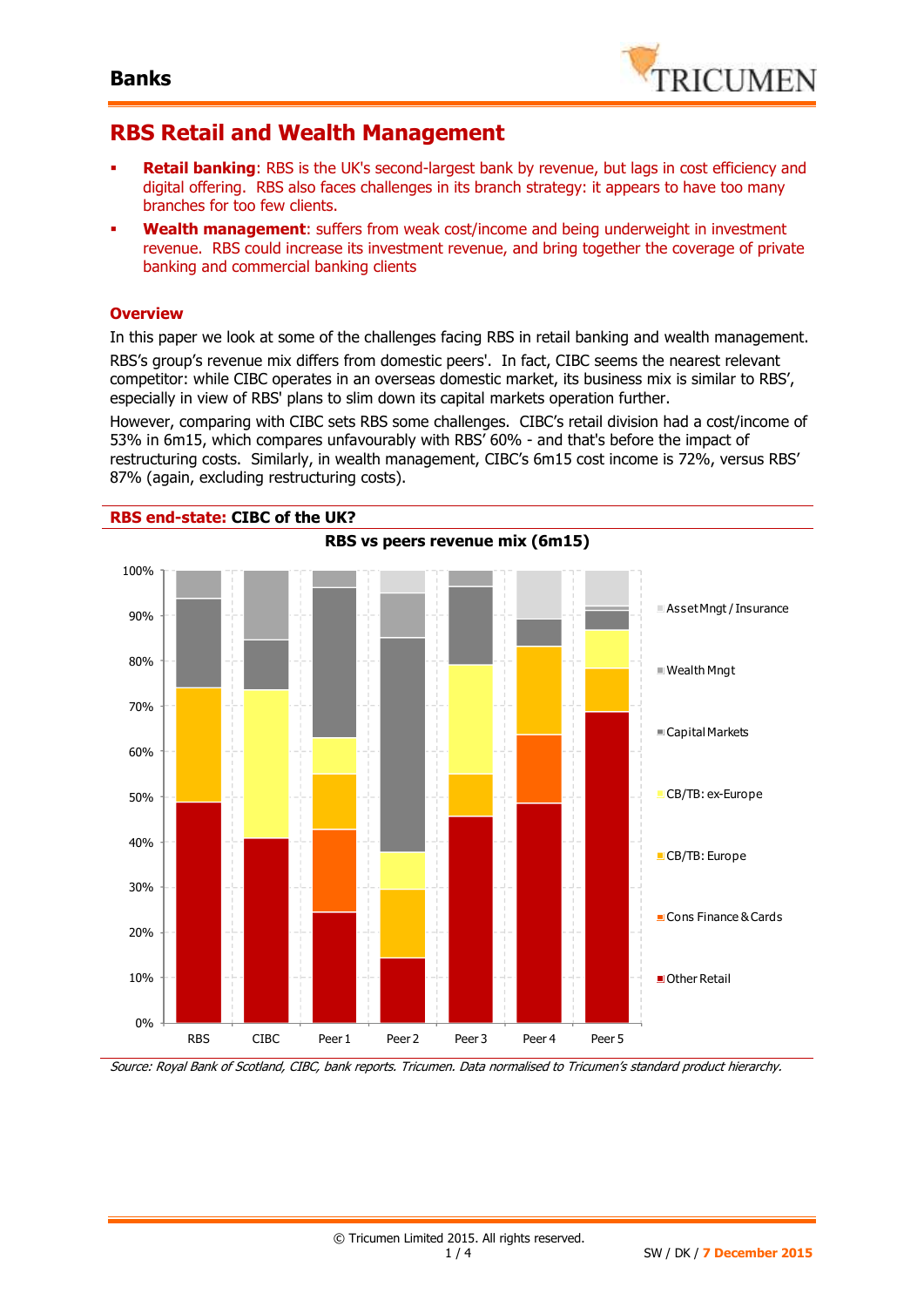

### **Banks**

#### **Retail**

In retail banking, RBS is the second largest UK bank by revenue - although it is surprising that the bank does not have a larger consumer finance business. The challenge that RBS faces is, in our view, in its branch strategy and digital offering: this is borne out in the bank's comparatively lower cost efficiency.



Source: Royal Bank of Scotland, bank reports, Tricumen. Data normalised to Tricumen's standard product hierarchy.

As shown in the charts below, while RBS makes similar revenue-per-client to its peers (with the exception of one smaller bank that has a very different strategy), its revenue per branch and number of client per branch are the lowest among our sample of UK high street leaders. In short, RBS appears to have too many branches, covering too few clients.

The bank also appears to be behind the curve in its digital strategy with a smaller percentage of clients using digital channels and lower user ratings for mobile phone apps.



Source: Royal Bank of Scotland, bank reports, Tricumen. Note: peer banks include UK share of cards business, where significant. Data normalised to Tricumen's standard product hierarchy.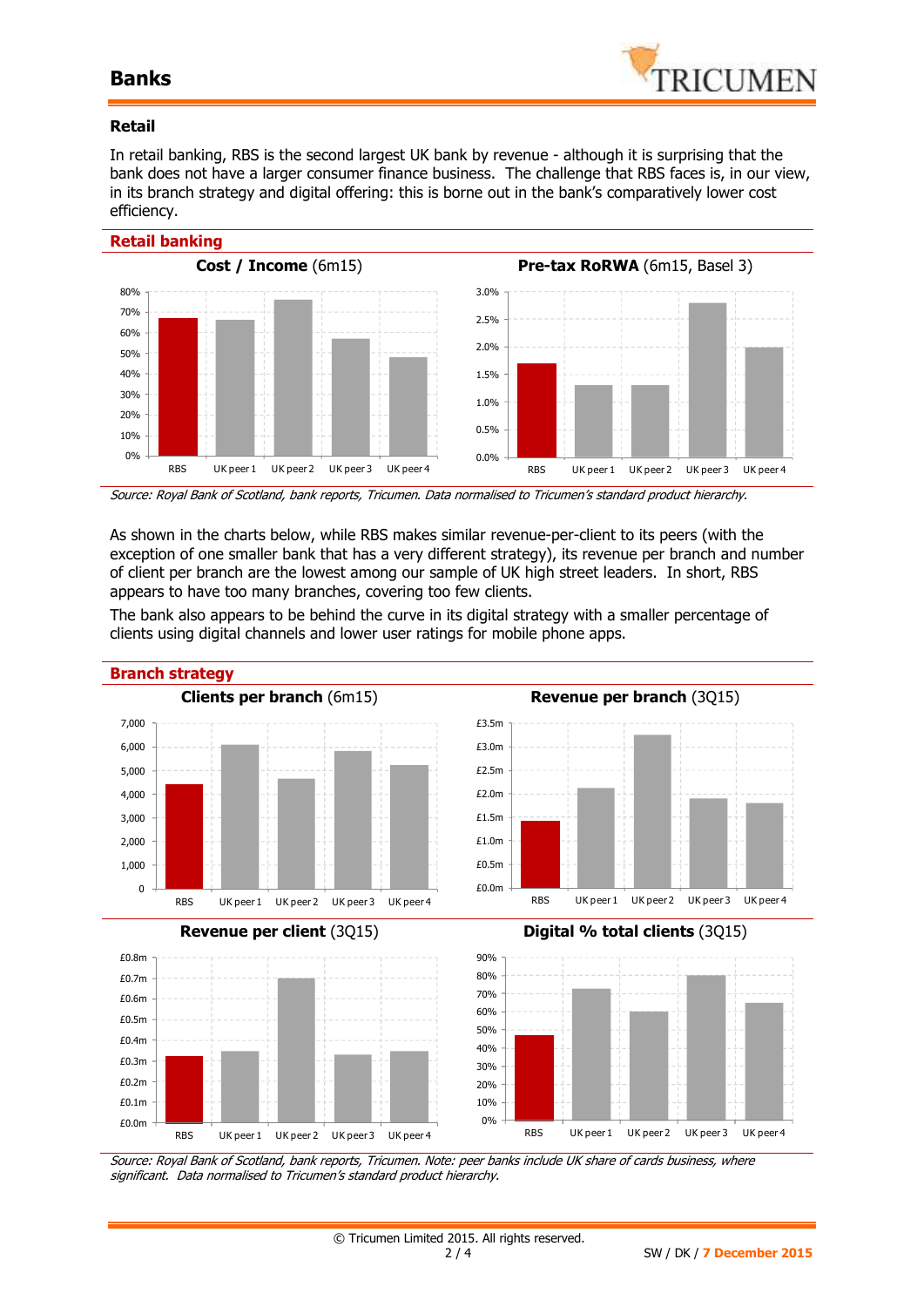

#### **Wealth Management**

With Coutts and Adam & Company, RBS has strong brand presence in the traditional private banking market - and yet, the bank's cost/income is still behind peers. In our view, a part of the solution is in the private bank's revenue mix. Top-tier global wealth managers typically generate 40%+ of revenue from investments, while RBS derives only 15% of its revenue from this product segment. The bank could also improve its cost efficiency benefit by bringing together the coverage of private banking and commercial banking clients.



Source: Royal Bank of Scotland, bank reports, Tricumen. Data normalised to Tricumen's standard product hierarchy.